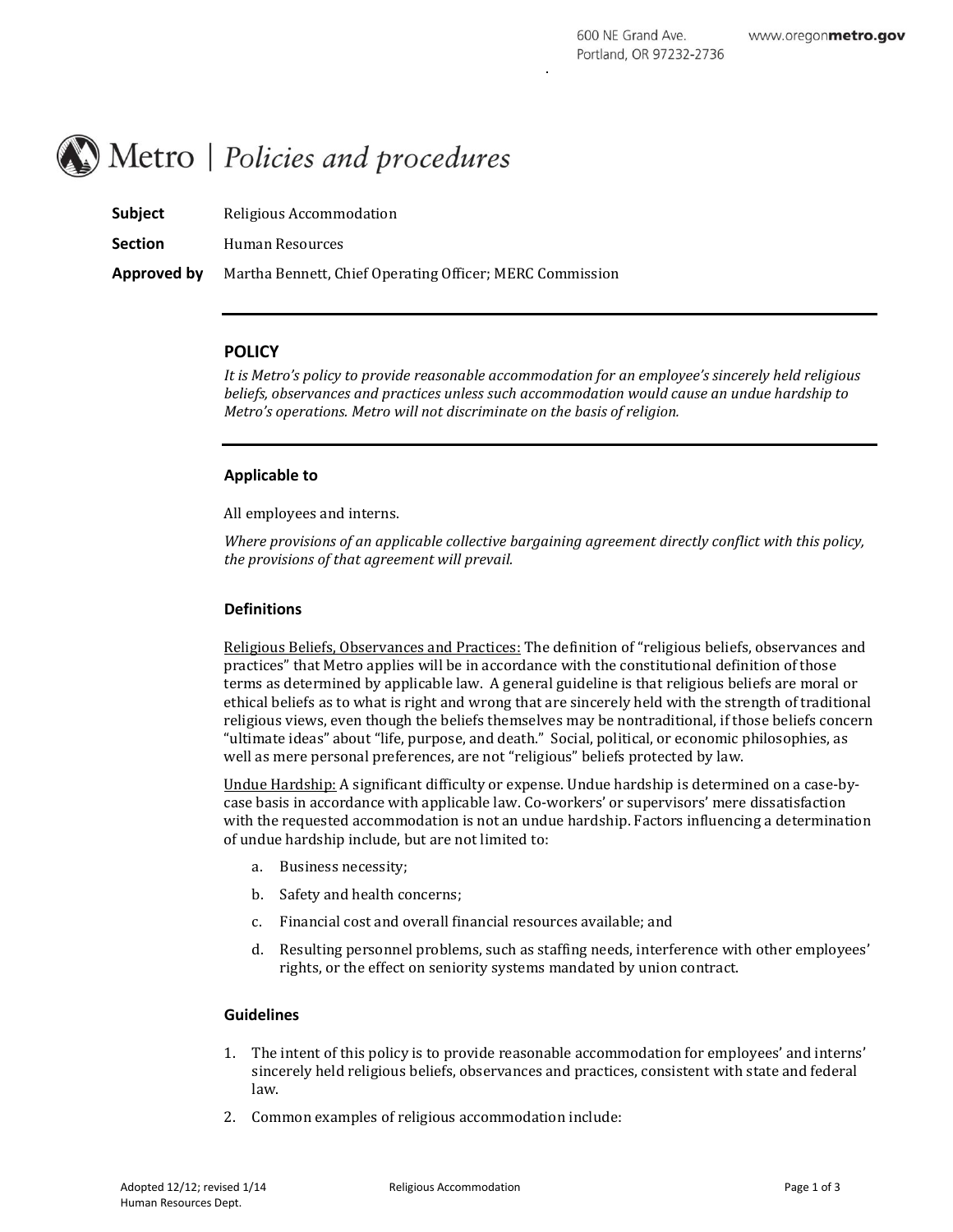- a. Accommodation or time off to engage in religious practices, attend religious services, or observe a holy day as required by the employee's religion.
- b. Accommodation of religious dress or grooming practices (e.g. required hairstyles or facial hair).
- 3. There is no prescribed manner of providing reasonable accommodation. Metro will consider all possibilities as they apply to its operational requirements. Criteria for determining whether an employee's requested accommodation is reasonable include:
	- a. The nature of the job;
	- b. The number of employees who can do that job;
	- c. The effects of transferring the employee;
	- d. The effects of accommodation on other employees;
	- e. The requirements of applicable collective bargaining agreements; and/or
	- f. Scheduling and overtime problems.
- 4. The Human Resources (HR) Department may request verification that the request is based on a sincerely held religious belief. Metro is not required to accommodate requests that are based merely on an individual's personal preference. Determinations of whether a requested accommodation pertains to a sincerely held religious belief, whether verification is necessary, and what verification may be appropriate will be made on a case-by-case basis consistent with applicable law.
- 5. It is unlawful to harass, discriminate against, or take any adverse employment action in regards to an individual because of his or her religion or because he or she has requested or received an accommodation under this policy. Anyone who experiences or observes discrimination, harassment, or retaliation on the basis of religious beliefs or requests for religious accommodation should report the offending conduct using the procedures specified in Metro's Discrimination and Harassment Policy.

# **Procedures**

- 1. An employee or intern may initiate a request for religious accommodation by contacting his or her supervisor or the HR Department.
- 2. Upon receipt of a request for accommodation, the supervisor shall notify the HR Benefits Manager. The HR Department, in consultation with the Office of Metro Attorney, will be responsible for determining whether a requested accommodation is reasonable and whether it will result in undue hardship to Metro.
- 3. The HR Benefits Manager will contact the employee or intern to discuss the requested accommodation, and will consult with the supervisor and other managers as needed to determine the impact of the requested accommodation on Metro operations.
- 4. If it is determined that the requested accommodation would pose an undue hardship, the HR Benefits Manager will coordinate an interactive process to determine whether a mutually acceptable alternative accommodation is available.
- 5. The HR Benefits Manager may require additional information to verify that the requested accommodation is based on a sincerely held religious belief and/or a religious requirement.
- 6. Failure to timely submit verification may result in the delay of accommodation approval.